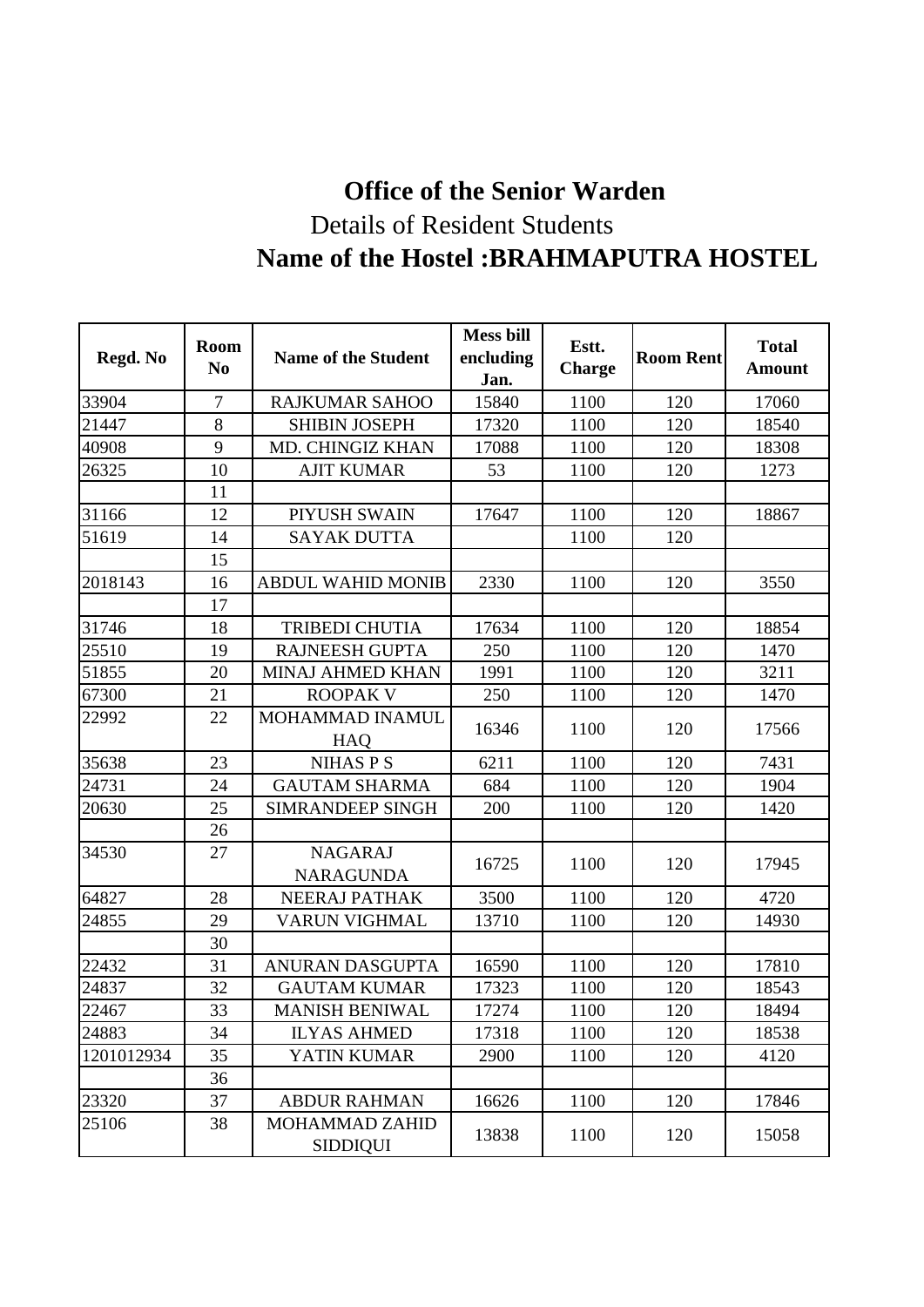|            | 39  |                               |                |      |     |       |
|------------|-----|-------------------------------|----------------|------|-----|-------|
|            | 40  |                               |                |      |     |       |
| 22874      | 41  | <b>SIDDHARTH</b>              | 100            | 1100 | 120 | 1320  |
|            | 42  |                               |                |      |     |       |
| 21846      | 43  | PRAKASH CHANDER               | 17351          | 1100 | 120 | 18571 |
| 21587      | 44  | <b>SUDHEESH A</b>             | 7546           | 1100 | 120 | 8766  |
| 821783     | 46  | <b>CHAUDHARY</b>              |                |      |     |       |
|            |     | <b>TOHASIB YUSUB</b>          | 17542          | 1100 | 120 | 18762 |
|            | 47  |                               |                |      |     |       |
| 25331      | 48  | <b>MD. AZHARUDDIN</b>         | 4753           | 1100 | 120 | 5973  |
|            |     | <b>AKHTAR</b>                 |                |      |     |       |
|            | 49  |                               |                |      |     |       |
|            | 101 |                               |                |      |     |       |
| 2091000604 | 102 | <b>AVINASH KUMAR</b>          | 2558           | 1100 | 120 | 3778  |
|            |     | <b>GAUTAM</b>                 |                |      |     |       |
| 25722      | 103 | PRATYUSH SINGH                | 15148          | 1100 | 120 | 16368 |
| 26382      | 104 | <b>ANKIT KUMAR</b>            | 17270          | 1100 | 120 | 18490 |
|            |     | <b>GAUTAM</b>                 |                |      |     |       |
| 31017      | 105 | <b>RAIHAN ANSARI</b>          | 17347          | 1100 | 120 | 18567 |
| 31048      | 106 | <b>GOPIT</b>                  | 3500           | 1100 | 120 | 4720  |
| 25056      | 107 | A AZIZ                        | 11054          | 1100 | 120 | 12274 |
| 74710      | 108 | KAUSHAL LAL GUPTA             | 250            | 1100 | 120 | 1470  |
| 26498      | 109 | <b>PUSHAM AZAD BABU</b>       | 14059          | 1100 | 120 |       |
|            | 110 |                               |                |      |     |       |
| 28514      | 111 | <b>MD.SHAHBAZ RAZA</b>        | 15197          | 1100 | 120 | 16417 |
| 29625      | 112 | UNULANI ANIMILU<br>$\sqrt{7}$ | 17637          | 1100 | 120 | 18857 |
| 28095      | 113 | <b>SAFDER AZIZ</b>            | 16043          | 1100 | 120 | 17263 |
| 57870      | 114 | <b>BHANSANGLANG</b>           | 17290          | 1100 | 120 | 18510 |
| 52116      | 115 | <b>SHASHI KANT</b>            | 17597          | 1100 | 120 | 18817 |
| 67725      | 116 | <b>RAHUL KUMAR</b>            | 16372          | 1100 | 120 | 17592 |
| 57563      | 117 | <b>AMIT KUMAR</b>             | 17337          | 1100 | 120 | 18557 |
| 65617      | 118 | <b>MANU SHARMA</b>            | 16249          | 1100 | 120 | 17469 |
|            | 119 |                               |                |      | 120 | 120   |
|            | 120 |                               |                | 1100 | 120 | 1220  |
|            | 121 |                               |                | 1100 | 120 | 1220  |
| 31741      | 122 | <b>HARIKESH BIJORIA</b>       | 13531          | 1100 | 120 | 14751 |
| 22780      | 123 | <b>ALI ASGHAR</b>             | 5271           | 1100 | 120 | 6491  |
| 30019      | 124 | <b>AVINASH KUMAR</b>          | 16549          | 1100 | 120 | 17769 |
|            |     | <b>RAJAK</b>                  |                |      |     |       |
| 74286      | 231 | <b>SURESH BHANOTHU</b>        | $\overline{0}$ | 1100 | 120 | 1220  |
| 71866      | 126 | <b>SHYAM SUNDER</b>           | 11054          | 1100 | 120 | 12274 |
|            | 127 |                               |                | 1100 | 120 | 1220  |
| 28363      | 128 | HILHL NINAIV<br>$P$ and $C$   | 4460           | 1100 | 120 | 5680  |
|            | 129 |                               |                | 1100 | 120 | 1220  |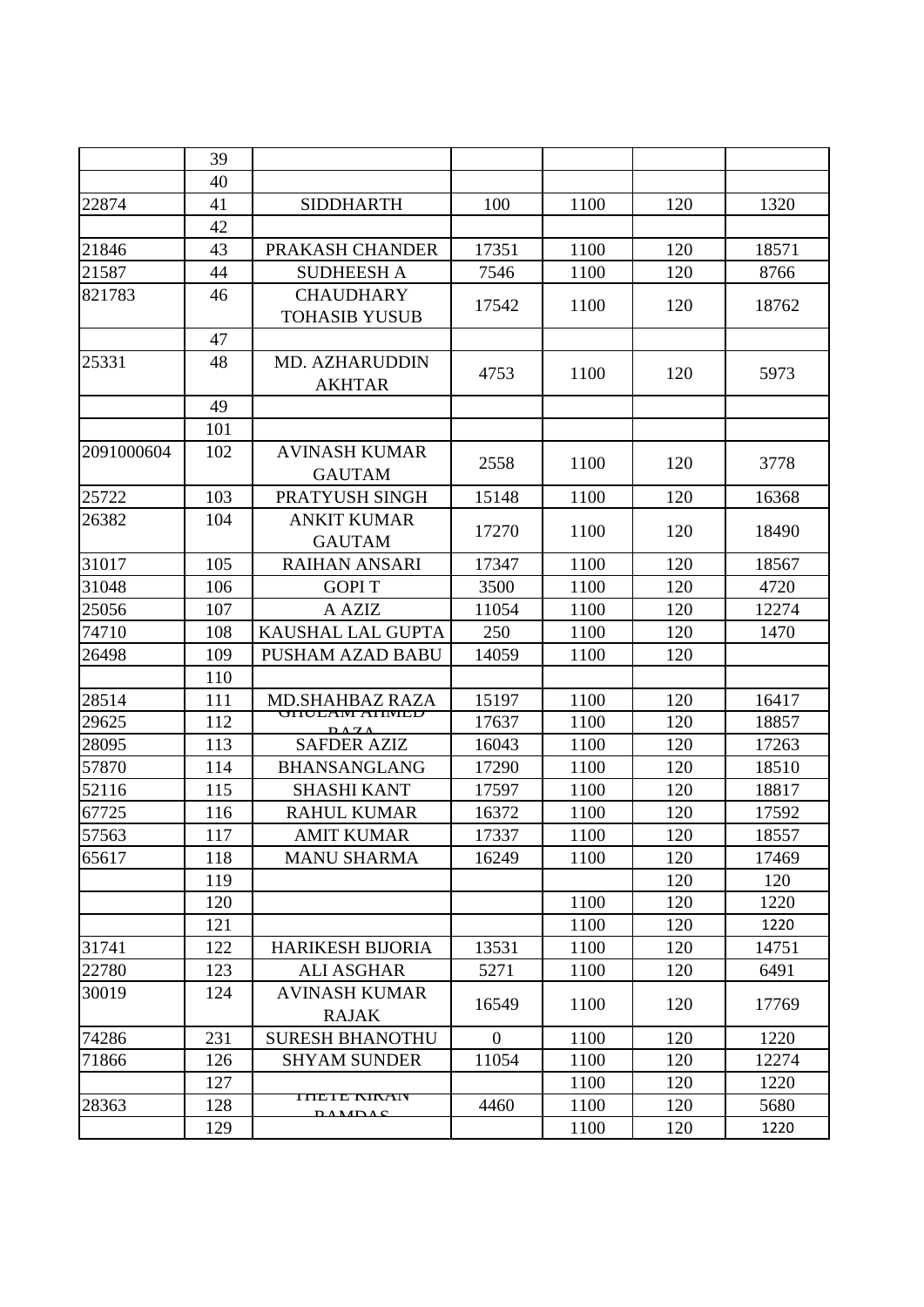| 21175      | 130 | <b>VISHAL PATEL</b>                     | 16244 | 1100 | 120 | 17464 |
|------------|-----|-----------------------------------------|-------|------|-----|-------|
| 25328      | 131 | <b>AZHAR AMIM</b>                       | 10422 | 1100 | 120 | 11642 |
| 73310      | 132 | VISHNU PRASAD K                         | 6975  | 1100 | 120 | 8195  |
| 75165      | 133 | I NATIN LAAWAN<br><b>IZI ITEL</b>       | 3500  | 1100 | 120 | 4720  |
| 23070      | 134 | <b>ASHISH KUMAR</b><br><b>YADAV</b>     | 16591 | 1100 | 120 | 17811 |
| 24197      | 135 | PREM CHAND YADAV                        | 10943 | 1100 | 120 | 12163 |
| 2016081    | 136 | <b>RUSTAM TAMIM</b>                     | 250   | 1100 | 120 | 1470  |
|            | 137 |                                         |       | 1100 | 120 | 1220  |
| 33021      | 138 | <b>HEMANT KUMAR</b>                     | 17218 | 1100 | 120 | 18438 |
| 22829      | 139 | <b>VYOM ANIL</b>                        | 17542 | 1100 | 120 | 18762 |
| 62159      | 140 | <b>RAJESHWAR PRATAP</b><br><b>SINGH</b> | 16155 | 1100 | 120 | 17375 |
| 21358      | 141 | PANKAJ KUMAR                            | 17347 | 1100 | 120 | 18567 |
|            | 142 |                                         |       | 1100 | 120 | 1220  |
| 28861      | 143 | <b>ASRARUL HAQUE</b>                    | 17527 | 1100 | 120 | 18747 |
| 20502      | 144 | <b>SIDDARTH JAIN P</b>                  | 13152 | 1100 | 120 | 14372 |
| 36182      | 145 | <b>BALRAM ROY</b>                       | 15861 | 1100 | 120 | 17081 |
|            | 146 |                                         |       | 1100 | 120 | 1220  |
|            | 147 |                                         |       | 1100 | 120 | 1220  |
|            | 148 |                                         |       | 1100 | 120 | 1220  |
| 25078      | 149 | <b>BHOOPENDRA KUMAR</b>                 | 5629  | 1100 | 120 | 6849  |
| 821746     | 150 | <b>SATNAM SINGH</b>                     | 2444  | 1100 | 120 | 3664  |
| 75076      | 151 | <b>SUNIL KUMAR</b>                      | 17724 | 1100 | 120 | 18944 |
| 58504      | 152 | STANZIN LHASKYABS                       | 16176 | 1100 | 120 | 17396 |
| 2161000116 | 153 | <b>MIR NASIR AHMAD</b>                  | 2444  | 1100 | 120 | 3664  |
| 27623      | 154 | DAKKA SURYA TEJA                        | 18172 | 1100 | 120 | 19392 |
| 25277      | 155 | <b>SAKET MOON</b>                       | 17347 | 1100 | 120 | 18567 |
| 26814      | 156 | <b>DEEPAK KUMAR</b><br><b>SETHY</b>     | 12001 | 1100 | 120 | 13221 |
| 25431      | 157 | <b>BHASKAR JYOTI DEKA</b>               | 250   | 1100 | 120 | 1470  |
| 1201020718 | 158 | <b>VARUNS</b>                           | 2102  | 1100 | 120 | 3322  |
| 29605      | 159 | <b>ISHTIAQ AHMED</b>                    | 14024 | 1100 | 120 | 15244 |
| 821732     | 160 | <b>GAURAV DUTTA</b>                     | 250   | 1100 | 120 | 1470  |
| 1201006507 | 161 | <b>ROHIT KUMAR</b>                      | 2444  | 1100 | 120 | 3664  |
| 1321001196 | 162 | <b>MAYANK SHARMA</b>                    | 2444  | 1100 | 120 | 3664  |
| 21089      | 163 | <b>NARESH SUNA</b>                      | 17269 | 1100 | 120 | 18489 |
| 61944      | 164 | <b>WAQQAS MAHMOOD</b>                   | 17577 | 1100 | 120 | 18797 |
| 24141      | 165 | <b>VISHAL KUMAR</b>                     | 3500  | 1100 | 120 | 4720  |
| 22382      | 166 | MURUGADOSS.P                            | 250   | 1100 | 120 | 1470  |
| 56918      | 167 | <b>KANAGARAJ K</b>                      | 3545  | 1100 | 120 | 4765  |
| 56920      | 168 | <b>VISHWAS KUKRETI</b>                  | 13990 | 1100 | 120 | 15210 |
| 71999      | 169 | ANGAD SHARMA                            | 10391 | 1100 | 120 | 11611 |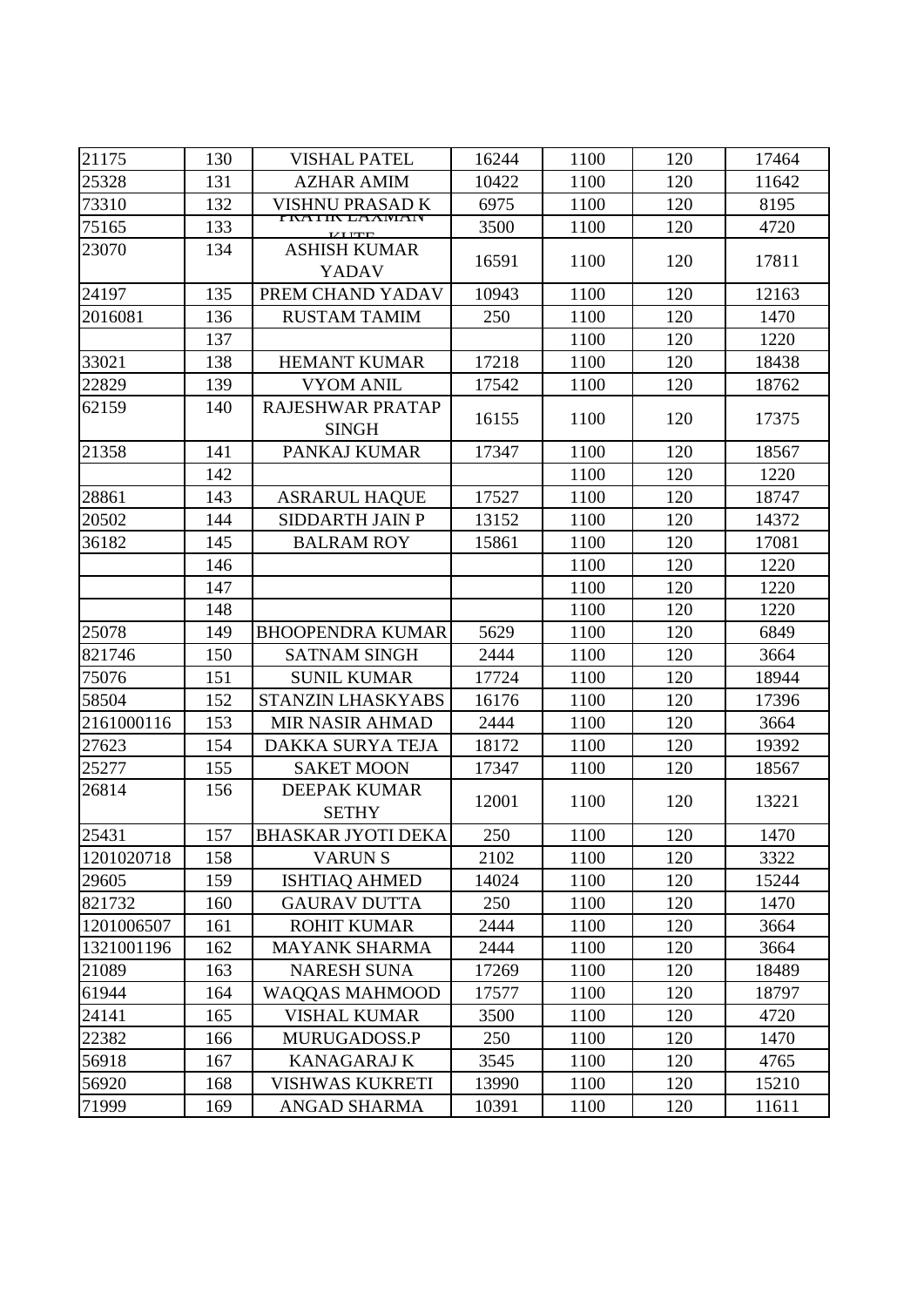| 29332      | 170 | <b>MAIBAM NILAKANTA</b><br><b>SINGH</b> | 17444 | 1100 | 120 | 18664 |
|------------|-----|-----------------------------------------|-------|------|-----|-------|
| 28593      | 171 | PARMEET KAJAL                           | 13310 | 1100 | 120 | 14530 |
| 35776      | 201 | <b>DEBJYOTI GHOSH</b>                   | 250   | 1100 | 120 | 1470  |
| 28717      | 202 | <b>RAVI SHANKER SINGH</b>               | 10619 | 1100 | 120 | 11839 |
| 29370      | 203 | NARENDRA SHARMA                         | 18352 | 1100 | 120 | 19572 |
| 2015014    | 204 | <b>MD.REZA MASHHADI</b>                 | 250   | 1100 | 120 | 1470  |
| 31343      | 205 | <b>HAMID RAZA</b>                       | 3500  | 1100 | 120 | 4720  |
| 58828      | 206 | <b>AKASH VISEN</b>                      | 17187 | 1100 | 120 | 18407 |
|            | 207 |                                         |       | 1100 | 120 | 1220  |
| 27736      | 208 | <b>LAKHHAN BIR MEENA</b>                | 250   | 1100 | 120 | 1470  |
| 21377      | 209 | NITEESH NARAYANAN                       | 250   | 1100 | 120 | 1470  |
| 24697      | 210 | <b>SIDHARTH SINGH</b>                   | 250   | 1100 | 120 | 1470  |
| 24205      | 211 | <b>RONALD</b>                           |       |      |     |       |
|            |     | <b>LALLIENTHANG</b>                     | 17347 | 1100 | 120 | 18567 |
| 22304      | 212 | <b>AJIT KUMAR PASWAN</b>                | 3500  | 1100 | 120 | 4720  |
| 24991      | 213 | PRAFFULIT BISHT                         | 250   | 1100 | 120 | 1470  |
| 64156      | 214 | YUSUF INDOREWALA                        | 17372 | 1100 | 120 | 18592 |
| 63850      | 215 | <b>RAVI JHURAWAT</b>                    | 16607 | 1100 | 120 | 17827 |
| 22553      | 216 | <b>SELVAGANAPATHY</b>                   | 14536 | 1100 | 120 | 15756 |
| 60014      | 217 | <b>MALIK ALTAF</b><br><b>HUSSAIN</b>    | 250   | 1100 | 120 | 1470  |
| 25774      | 218 | <b>MANISH MANHAR</b><br><b>NARAYAN</b>  | 12855 | 1100 | 120 | 14075 |
|            | 219 |                                         |       | 1100 | 120 | 1220  |
|            | 220 |                                         |       | 1100 | 120 | 1220  |
|            | 221 |                                         |       | 1100 | 120 | 1220  |
| 55704      | 222 | <b>SHAMSEER K</b>                       | 250   | 1100 | 120 | 1470  |
|            | 223 |                                         |       | 1100 | 120 | 1220  |
| 27970      | 224 | <b>TATRIQUE ANWAR</b>                   | 14133 | 1100 | 120 | 15353 |
| 300601     | 225 | PRATIK RUMBA                            | 250   | 1100 | 120 | 1470  |
| 20612      | 226 | PAWAN DAMODAR                           | 3500  | 1100 | 120 | 4720  |
|            | 227 |                                         |       | 1100 | 120 | 1220  |
| 1221000049 | 228 | <b>AKHIL A R</b>                        | 2444  | 1100 | 120 | 3664  |
| 22325      | 229 | <b>MOHAMMAD SHOZAB</b>                  | 17175 | 1100 | 120 | 18395 |
|            | 230 |                                         |       | 1100 | 120 | 1220  |
|            | 231 |                                         |       | 1100 | 120 | 1220  |
|            | 232 |                                         |       | 1100 | 120 | 1220  |
|            | 233 |                                         |       | 1100 | 120 | 1220  |
| 25430      | 234 | <b>RAJIV KUMAR</b>                      | 17301 | 1100 | 120 | 18521 |
| 821779     | 235 | <b>AJAY ARYA</b>                        | 14124 | 1100 | 120 | 15344 |
| 26090      | 236 | <b>BALDEEP SINGH</b>                    | 17572 | 1100 | 120 | 18792 |
| 2101000465 | 237 | <b>SHASHI SHEKHAR</b>                   | 2900  | 1100 | 120 | 4120  |
| 34524      | 238 | <b>ABHILASH KOLEKAR</b>                 | 17487 | 1100 | 120 | 18707 |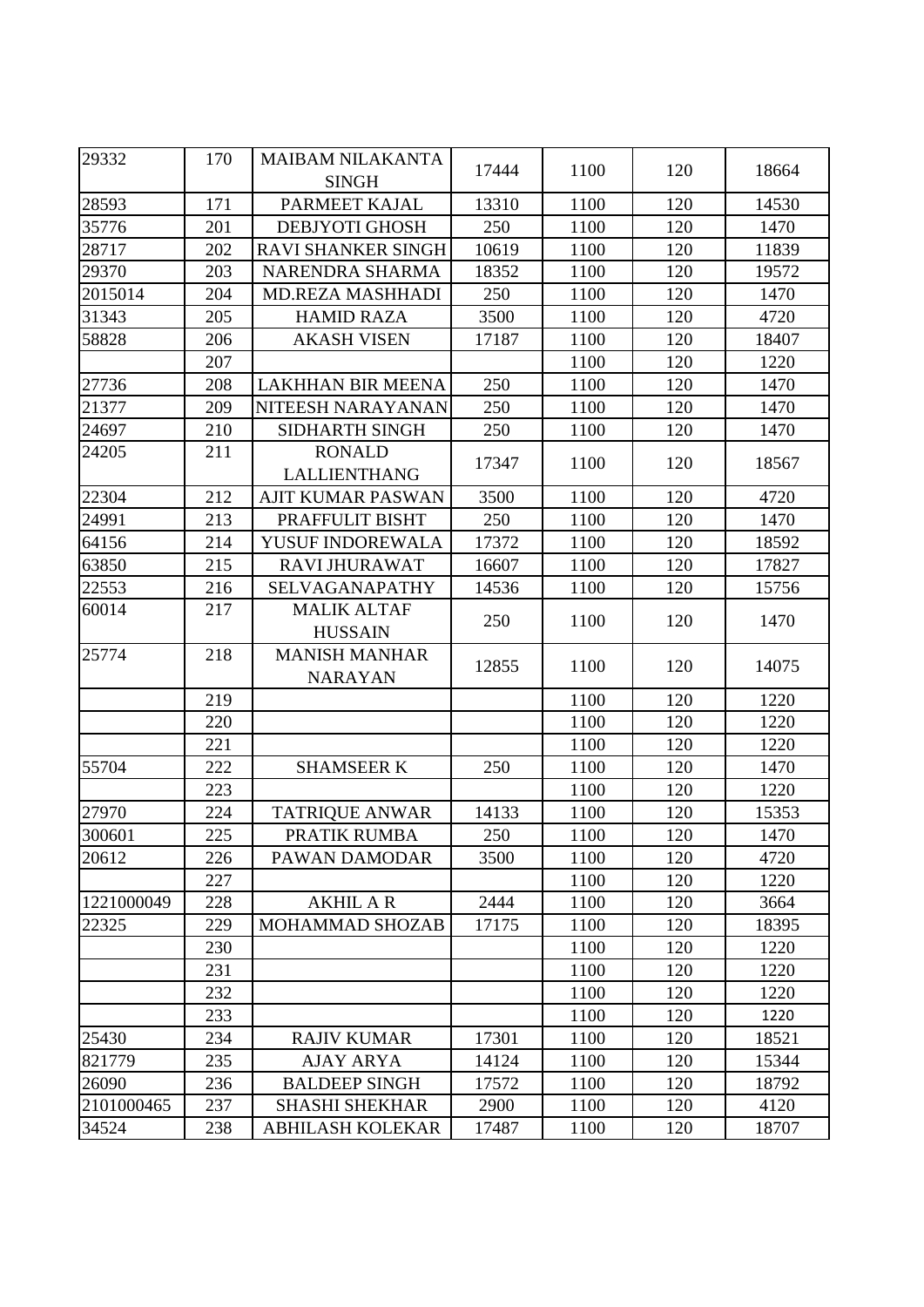| 24498                  | 239                    | <b>ATUL KUMAR</b>                       | 18919 | 1100 | 120 | 20139 |
|------------------------|------------------------|-----------------------------------------|-------|------|-----|-------|
| 26997                  | 240                    | MIU. SELINA WAZ                         | 11246 | 1100 | 120 | 12466 |
| 27347                  | 241                    | <b>MOH SAD JAFAR</b>                    | 11659 | 1100 | 120 | 12879 |
| 30473                  | 242                    | <b>RITURAJ PEGU</b>                     | 17922 | 1100 | 120 | 19142 |
| 24466                  | 243                    | <b>BASANT GIRI</b>                      | 3500  | 1100 | 120 | 4720  |
| 2221002162             | 244                    | <b>BAPAN BISWAS</b>                     | 2444  | 1100 | 120 | 3664  |
| 26612                  | 245                    | <b>SUNIL KUMAR</b>                      | 16749 | 1100 | 120 | 17969 |
|                        | 246                    |                                         |       | 1100 | 120 | 1220  |
|                        | 247                    |                                         |       | 1100 | 120 | 1220  |
|                        | 248                    |                                         |       | 1100 | 120 | 1220  |
| 74597                  | 249                    | <b>HAMID RASOOL</b>                     | 17537 | 1100 | 120 | 18757 |
|                        | 250                    |                                         |       | 1100 | 120 | 1220  |
| 2221002231             | 251                    | <b>RAKHOHORI BAG</b>                    | 912   | 1100 | 120 | 2132  |
| 805603                 | 252                    | R HARIKRISHNAN                          | 250   | 1100 | 120 | 1470  |
| 74329                  | 253                    | <b>RAJUS</b>                            | 13955 | 1100 | 120 | 15175 |
| 32547                  | 254                    | <b>SUVAMOY PRAMANIK</b>                 | 14390 | 1100 | 120 | 15610 |
| 1571000087             | 255                    | <b>SAMIUL SK</b>                        | 2900  | 1100 | 120 | 4120  |
|                        | 256                    |                                         |       | 1100 | 120 | 1220  |
| 34516                  | 257                    | <b>DHEERAJ KUMAR</b><br><b>KUSHWAHA</b> | 15237 | 1100 | 120 | 16457 |
| 29845                  | 258                    | <b>BHAGAT SINGH SAINI</b>               | 17374 | 1100 | 120 | 18594 |
| 34504                  | 259                    | <b>FWJAKHANG BRAHMA</b>                 | 3607  | 1100 | 120 | 4827  |
|                        | 260                    |                                         |       | 1100 | 120 | 1220  |
| 32436                  | 261                    | <b>SUBHAMAY GHOSH</b>                   | 822   | 1100 | 120 | 2042  |
| 29544                  | 262                    | PRASHANT KUMAR                          | 9510  | 1100 | 120 | 10730 |
| 25137                  | 263                    | <b>SURENDRA KUMAR</b>                   | 9510  | 1100 | 120 | 10730 |
| 24122                  | 264                    | <b>SATYAKI ROY</b>                      | 15187 | 1100 | 120 | 16407 |
| 37963                  | 265                    | <b>NAVANEETH</b><br><b>KRISHNAN</b>     | 250   | 1100 | 120 | 1470  |
|                        | 266                    |                                         |       | 1100 | 120 | 1220  |
| 29171                  | 267                    | <b>KHUPTHIANSAM</b><br><b>KHAUTE</b>    | 100   | 1100 | 120 | 1320  |
| 26885                  | 268                    | <b>AMIT KUMAR</b>                       | 17400 | 1100 | 120 | 18620 |
| 25399                  | 269                    | <b>JAYANT CHANDEL</b>                   | 12470 | 1100 | 120 | 13690 |
| 1201003297             | 270                    | YOGENDRA SINGH                          | 2244  | 1100 | 120 | 3464  |
| 34500                  | 271                    | <b>FRANCIS</b><br>LALREMSIAMA           | 9510  | 1100 | 120 | 10730 |
|                        |                        |                                         |       |      |     |       |
| <b>EXTANCTION WING</b> |                        |                                         |       |      |     |       |
| Regd. No               | Room<br>N <sub>o</sub> | Name of the Student                     |       |      |     |       |
|                        | 001E                   |                                         |       |      |     |       |
| 31237                  | 002E                   | <b>AKASH AJAY</b>                       | 16519 | 1100 | 120 | 17739 |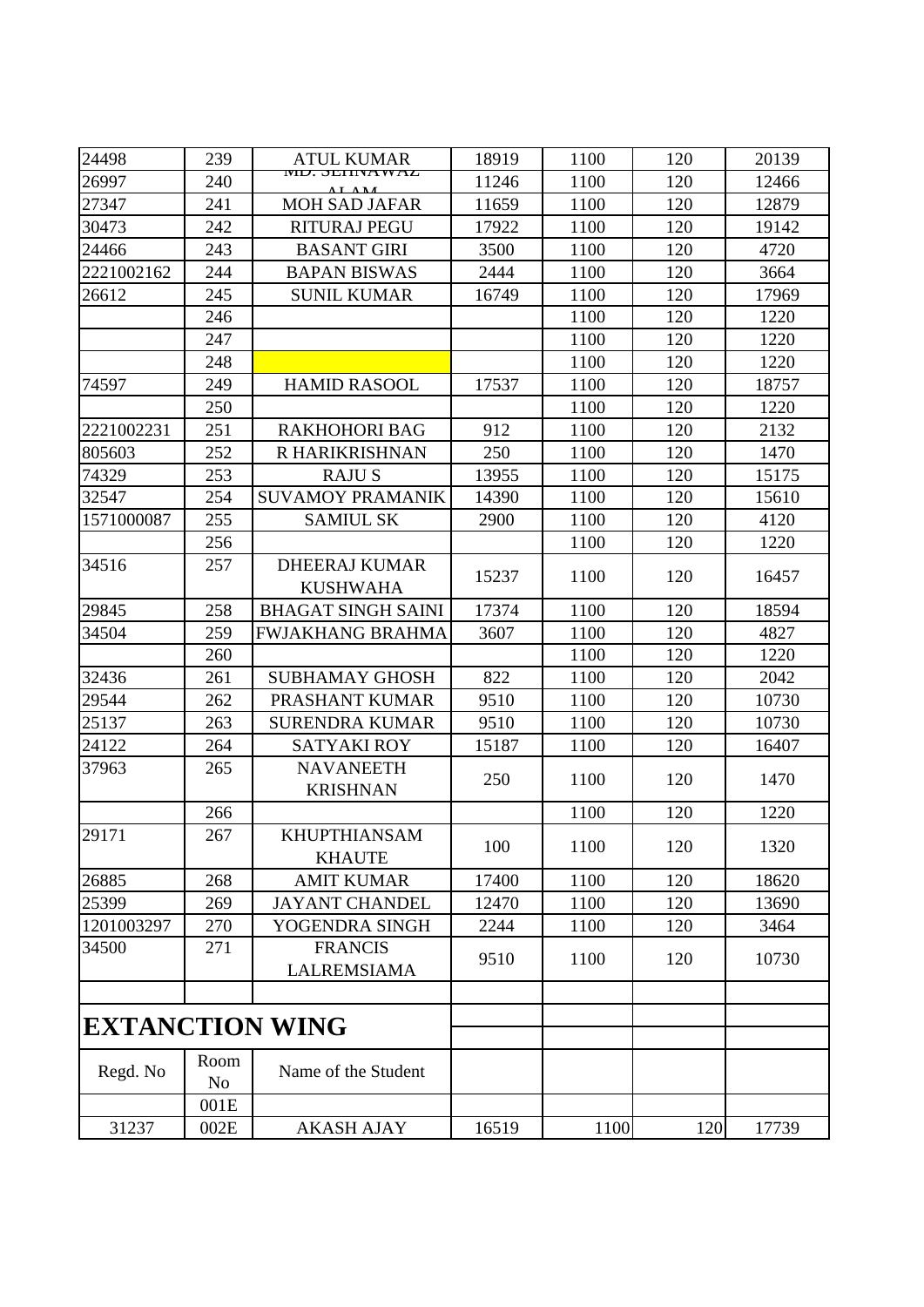|            | 003E  |                                       |       |      |     |       |
|------------|-------|---------------------------------------|-------|------|-----|-------|
|            | 004E  |                                       |       |      |     |       |
|            | 005E  |                                       |       |      |     |       |
| 56797      | 006E  | <b>MOHAMMAD</b><br><b>SHAQUERAN</b>   | 16941 | 1100 | 120 | 18161 |
|            | 007E  |                                       |       |      |     |       |
| 72500      | 008E  | AIVUJ KUIVIAK<br><b>NWWENL</b>        | 7391  | 1100 | 120 | 8611  |
|            | 009E  |                                       |       |      |     |       |
| 28381      | 010E  | <b>MD. SHAFIKUL HAQUE</b>             | 17489 | 1100 | 120 | 18709 |
| 29290      | 011E  | AFREEN GANI FARIDI                    | 250   | 1100 | 120 | 1470  |
|            | 012E  |                                       |       |      |     |       |
| 23001      | 013E  | <b>MD.AFZAL</b>                       | 250   | 1100 | 120 | 1470  |
|            | 014E  |                                       |       |      |     |       |
| 21028      | 015E  | <b>SUDHIR KUMAR</b>                   | 17328 | 1100 | 120 | 18548 |
| 70150      | 016E  | <b>ARNAV PUSHKAR</b>                  | 3500  | 1100 | 120 | 4720  |
| 38177      | 017E  | SARVAGAYA VATSAL                      | 13889 | 1100 | 120 | 15109 |
| 300393     | 018E  | <b>IPSHIT GHOSH</b>                   | 16873 | 1100 | 120 | 18093 |
| 24760      | 019E  | PRABHAT KUMAR RAI                     | 661   | 1100 | 120 | 1881  |
| 25909      | 020E  | KITDOR W.KHARBULI                     | 250   | 1100 | 120 | 1470  |
|            | 021E  |                                       |       |      |     |       |
| 96136      | 022E  | AJEET KUMAR YADAV                     | 3500  | 1100 | 120 | 4720  |
| 23890      | 023E  | <b>MOHD AKRAM</b>                     | 16911 | 1100 | 120 | 18131 |
|            | 024E  |                                       |       |      |     |       |
| 1091001962 | 025E  | <b>SUBHADEEP MONDAL</b>               | 2444  | 1100 | 120 | 3664  |
| 29001      | 026E  | <b>SYED WASI IMAM</b><br><b>RIZVI</b> | 10544 | 1100 | 120 | 11764 |
|            | 027E  |                                       |       |      |     |       |
|            | 028E  |                                       |       |      |     |       |
| 24096      | 029E  | <b>MOHAMMED</b><br><b>SHAMEEM</b>     | 15400 | 1100 | 120 | 16620 |
| 2015120    | 030E  | MOHAMMAD HANIF<br><b>SHARIF</b>       | 250   | 1100 | 120 | 1470  |
| 73491      | 031E  | <b>BENITO G.LYNDON</b>                | 3278  | 1100 | 120 | 4498  |
| 41339      | 032E  | <b>ABDULLAH</b>                       | 9316  | 1100 | 120 | 10536 |
| 31851      | 033E  | <b>ARUP BEZBARUHA</b>                 | 17452 | 1100 | 120 | 18672 |
| 2221002540 | 034 E | <b>MONIDIP MONDAL</b>                 | 2330  | 1100 | 120 | 3550  |
| 23820      | 035E  | <b>FIDA HUSSAIN</b>                   | 7900  | 1100 | 120 | 9120  |
| 55040      | 036E  | <b>ARNAB DUTTA</b>                    | 682   | 1100 | 120 | 1902  |
| 30018      | 037E  | <b>NARESH SUBBA</b>                   | 832   | 1100 | 120 | 2052  |
| 68790      | 038E  | PRAVEEN SEMWAL                        | 684   | 1100 | 120 | 1904  |
|            | 039E  |                                       |       |      |     |       |
| 71117      | 040 E | <b>LAKSHYA YOG</b>                    | 17374 | 1100 | 120 | 18594 |
| 22314      | 041E  | <b>SHAHUL HAMEED MM</b>               | 9394  | 1100 | 120 | 10614 |
| 30743      | 042E  | <b>AFTAB ALAM AZAD</b>                | 13876 | 1100 | 120 | 15096 |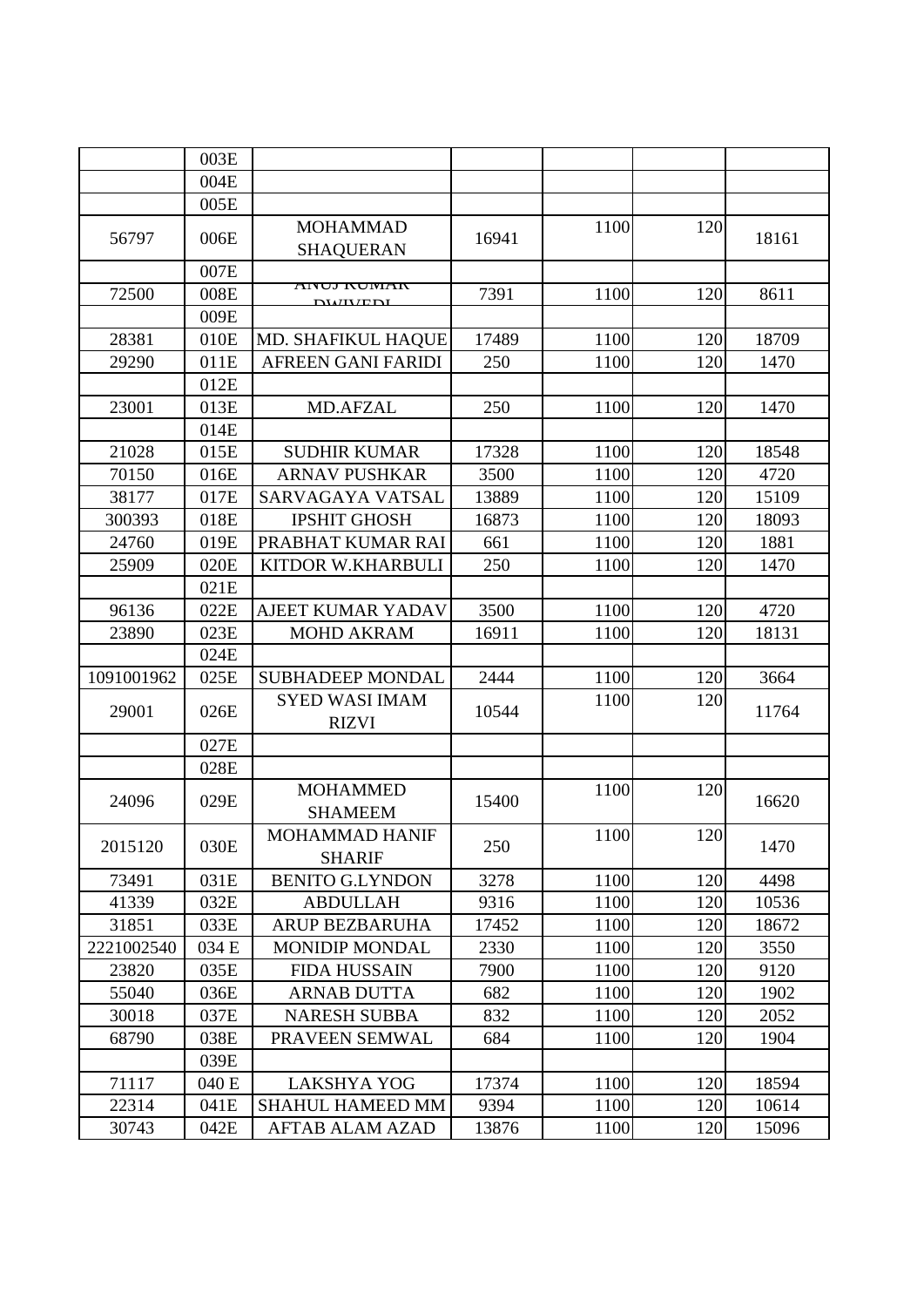|            | 043E  |                                            |                  |      |     |       |
|------------|-------|--------------------------------------------|------------------|------|-----|-------|
|            | 044E  |                                            |                  |      |     |       |
| 30574      | 045E  | HIROK JYOTI RAY                            | 17347            | 1100 | 120 | 18567 |
| 20075      | 046E  | PRAMOD KUMAR                               | 17455            | 1100 | 120 | 18675 |
| 1318002526 | 101E  | <b>KAVIRAJ</b>                             | 2444             | 1100 | 120 | 3664  |
| 72394      | 102E  | <b>ROSHAN KUMAR</b><br><b>PATEL</b>        | 11054            | 1100 | 120 | 12274 |
| 67660      | 103E  | <b>KRISHNA KUMAR</b><br><b>KARKEE</b>      | 6935             | 1100 | 120 | 8155  |
| 52038      | 104E  | <b>TAHIR ALI</b>                           | 17474            | 1100 | 120 | 18694 |
| 1321000805 | 105E  | <b>JATIN</b>                               | 1988             | 1100 | 120 | 3208  |
| 1318000920 | 106E  | <b>MASOODUL HASAN</b>                      | 2444             | 1100 | 120 | 3664  |
| 35370      | 107E  | <b>MAYANK MISHRA</b>                       | 13657            | 1100 | 120 | 14877 |
| 35824      | 108E  | IVIAINUNAINJAIN<br><b>VIIMAD</b>           | 17582            | 1100 | 120 | 18802 |
| 29551      | 109E  | <b>MUZAFAR ALI</b>                         | 250              | 1100 | 120 | 1470  |
| 2141000285 | 110E  | <b>AAMIR ZEYA</b>                          | 2444             | 1100 | 120 | 3664  |
| 74658      | 111E  | <b>SHIVAM KUMAR</b>                        | $\boldsymbol{0}$ | 1100 | 120 | 1220  |
|            | 111E  |                                            |                  |      |     |       |
| 35606      | 112E  | <b>KRISHANU BHARGAV</b>                    | 250              | 1100 | 120 | 1470  |
| 32524      | 113E  | <b>GANGESH SREE</b><br><b>KUMAR VARMA</b>  | 250              | 1100 | 120 | 1470  |
| 31043      | 114E  | <b>RAJEEV SINGH</b><br><b>MAYANGLAMBAM</b> | 250              | 1100 | 120 | 1470  |
| 26039      | 115E  | <b>SURESH KUMAR</b>                        | 17407            | 1100 | 120 | 18627 |
| 21342      | 116 E | <b>RATAN KUMAR</b><br><b>NAYAK</b>         | 3570             | 1100 | 120 | 4790  |
| 821747     | 117E  | <b>SONAMLA ETHENPA</b>                     | 250              | 1100 | 120 | 1470  |
| 31368      | 118E  | <b>BHUPENDRA KUMAR</b>                     | 3544             | 1100 | 120 | 4764  |
| 74075      | 119E  | <b>GULZAR HUSSAIN</b>                      | 17352            | 1100 | 120 | 18572 |
| 30769      | 120E  | <b>AKHILESH KUMAR</b>                      | 17392            | 1100 | 120 | 18612 |
| 27480      | 121E  | MD. SALMAN                                 | 250              | 1100 | 120 | 1470  |
| 26835      | 122E  | <b>HASAN ASGHAR</b>                        | 9842             | 1100 | 120 | 11062 |
| 28195      | 123E  | <b>HRUSHIKESH BEHERA</b>                   | 17309            | 1100 | 120 | 18529 |
| 30162      | 124E  | <b>DEEP NARAYAN</b><br><b>CHATTERJEE</b>   | 250              | 1100 | 120 | 1470  |
| 22310      | 125E  | <b>ABHISHEK KUMAR</b>                      | 11054            | 1100 | 120 | 12274 |
| 22374      | 126E  | <b>DEEPAK KUMAR</b>                        | 17398            | 1100 | 120 | 18618 |
|            | 127E  |                                            |                  |      |     |       |
| 1318002303 | 128E  | <b>MOHD ARSHID</b>                         | 2444             | 1100 | 120 | 3664  |
|            | 129E  |                                            |                  |      |     |       |
| 29738      | 130E  | <b>MAMOON MAZHAR</b>                       | 962              | 1100 | 120 | 2182  |
| 25504      | 131E  | <b>N HAINEUBE</b>                          | 10990            | 1100 | 120 | 12210 |
| 27583      | 132E  | <b>NAMKHA TSERING</b>                      | 250              | 1100 | 120 | 1470  |
| 28994      | 133E  | <b>MD.ABRAR ALAM</b>                       | 250              | 1100 | 120 | 1470  |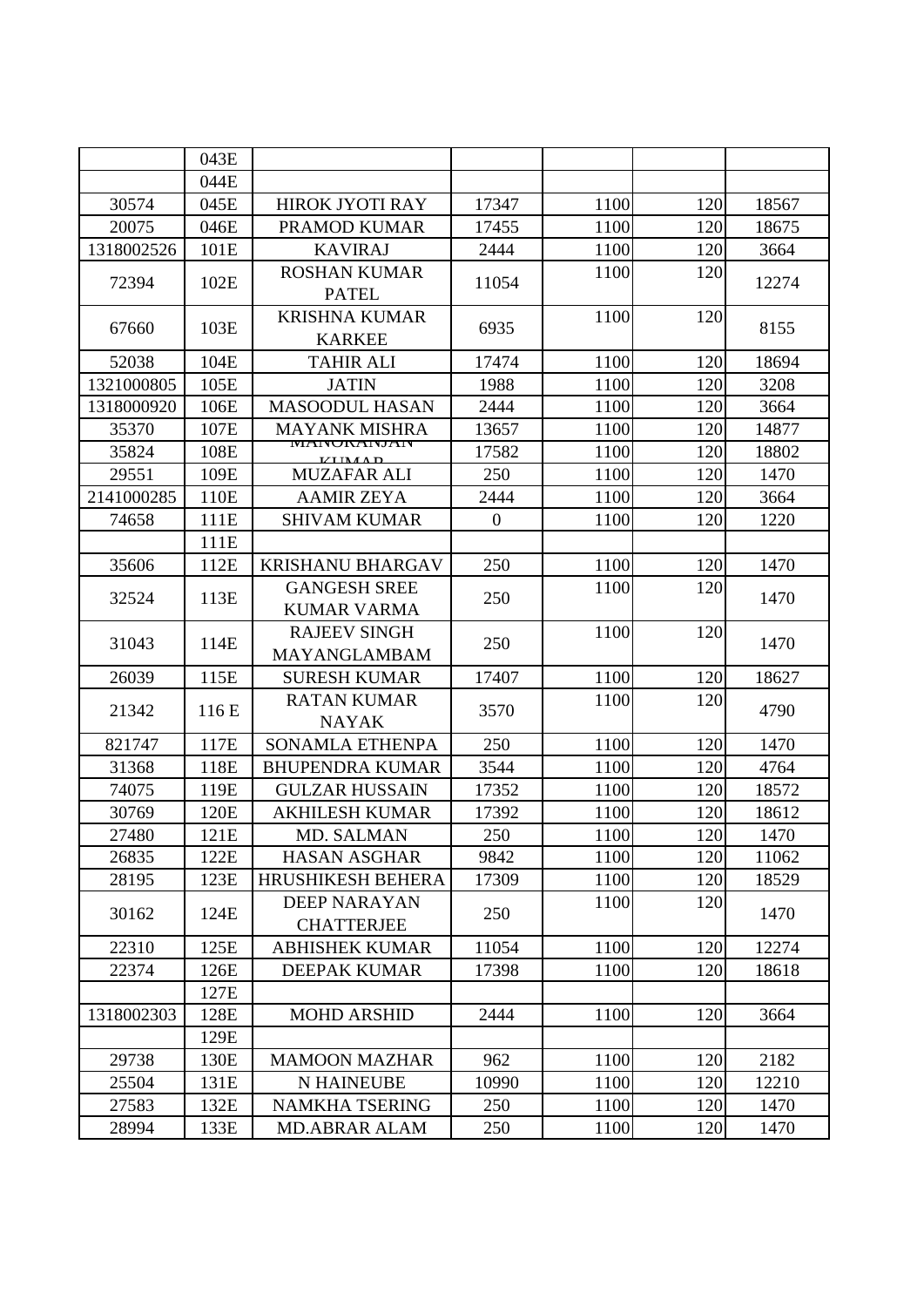| 100509     | 134E | <b>SAURABH KR SINGH</b>                    | 17387 | 1100 | 120 | 18607 |
|------------|------|--------------------------------------------|-------|------|-----|-------|
| 22796      | 135E | <b>GAIDIMLUNG K JACOB</b>                  | 17767 | 1100 | 120 | 18987 |
| 66580      | 136E | <b>ANURAG BHAGAT</b>                       | 13795 | 1100 | 120 | 15015 |
| 35793      | 137E | <b>SATISH CHANDRA</b>                      | 10541 | 1100 | 120 | 11761 |
|            |      | YADAV                                      |       |      |     |       |
| 22788      | 138E | <b>RAJ KUMAR</b>                           | 3500  | 1100 | 120 | 4720  |
| 28846      | 139E | <b>SALIM ANSARI</b>                        | 250   | 1100 | 120 | 1470  |
|            | 140E |                                            |       |      |     |       |
| 34662      | 141E | <b>SHAHID RAZI</b>                         | 8596  | 1100 | 120 | 9816  |
| 33826      | 142E | <b>SUMIT KUMAR</b>                         | 17592 | 1100 | 120 | 18812 |
| 2730       | 143E | <b>IKHLAQ AHMED</b>                        | 3500  | 1100 | 120 | 4720  |
| 22464      | 144E | PINTU PAUL                                 | 10078 | 1100 | 120 | 11298 |
| 23627      | 145E | <b>ANIL KUMAR</b>                          | 9168  | 1100 | 120 | 10388 |
| 23607      | 146E | <b>HONJEM KONYAK</b>                       | 4744  | 1100 | 120 | 5964  |
| 27545      | 147E | <b>ALOK KUMAR</b>                          | 15961 | 1100 | 120 | 17181 |
| 32754      | 148E | <b>AKASH SHARMA</b>                        | 17355 | 1100 | 120 | 18575 |
| 36212      | 149E | <b>SHAILESH KUMAR</b>                      | 15234 | 1100 | 120 | 16454 |
| 25070      | 150E | <b>KARAM BIDYANATH</b>                     | 250   | 1100 | 120 | 1470  |
|            |      | <b>KHUMAN</b>                              |       |      |     |       |
| 24052      | 151E | H.ZOHMINGMAWIA                             | 17812 | 1100 | 120 | 19032 |
| 61772      | 201E | <b>MANEET KUMAR</b>                        | 17347 | 1100 | 120 | 18567 |
| 26651      | 202E | <b>MOHD ALI</b>                            | 250   | 1100 | 120 | 1470  |
| 25813      | 203E | <b>CHANDAN KUMAR</b>                       | 20758 | 1100 | 120 | 21978 |
| 72140      | 204E | <b>MANAS RANJAN SAHU</b>                   | 2444  | 1100 | 120 | 3664  |
|            | 205E |                                            |       |      |     |       |
| 27027      | 206E | MD. MAQSOOD                                | 250   | 1100 | 120 | 1470  |
| 1201009865 | 207E | <b>DIBYENDU GHOSH</b>                      | 2444  | 1100 | 120 | 3664  |
| 25701      | 208E | <b>KORESH AHMAD</b>                        | 9758  | 1100 | 120 | 10978 |
|            |      | <b>KHAN</b>                                |       |      |     |       |
| 2141001911 | 209E | <b>NAVNEET KUMAR</b>                       | 2444  | 1100 | 120 | 3664  |
| 1911001891 | 210E | <b>SAKSHAM GAUTAM</b>                      | 2444  | 1100 | 120 | 3664  |
| 805849     | 211E | <b>SUSANTO KUMAR</b><br><b>BEERO</b>       | 16616 | 1100 | 120 | 17836 |
|            | 212E |                                            |       |      |     |       |
|            | 213E |                                            |       |      |     |       |
|            | 214E |                                            |       |      |     |       |
| 33478      | 215E | SAYYID ZULQARNAIN<br><b>BASHIR</b>         | 11254 | 1100 | 120 | 12474 |
|            | 216E |                                            |       |      |     |       |
| 24619      | 217E | <b>SARTHAK BHATIA</b>                      | 16478 | 1100 | 120 | 17698 |
| 26493      | 218E | <b>OM PRAKASH</b><br><b>MAHATO</b>         | 4537  | 1100 | 120 | 5757  |
| 74569      | 219E | <b>SANTOSH KUMAR</b><br><b>SINGH YADAV</b> | 250   | 1100 | 120 | 1470  |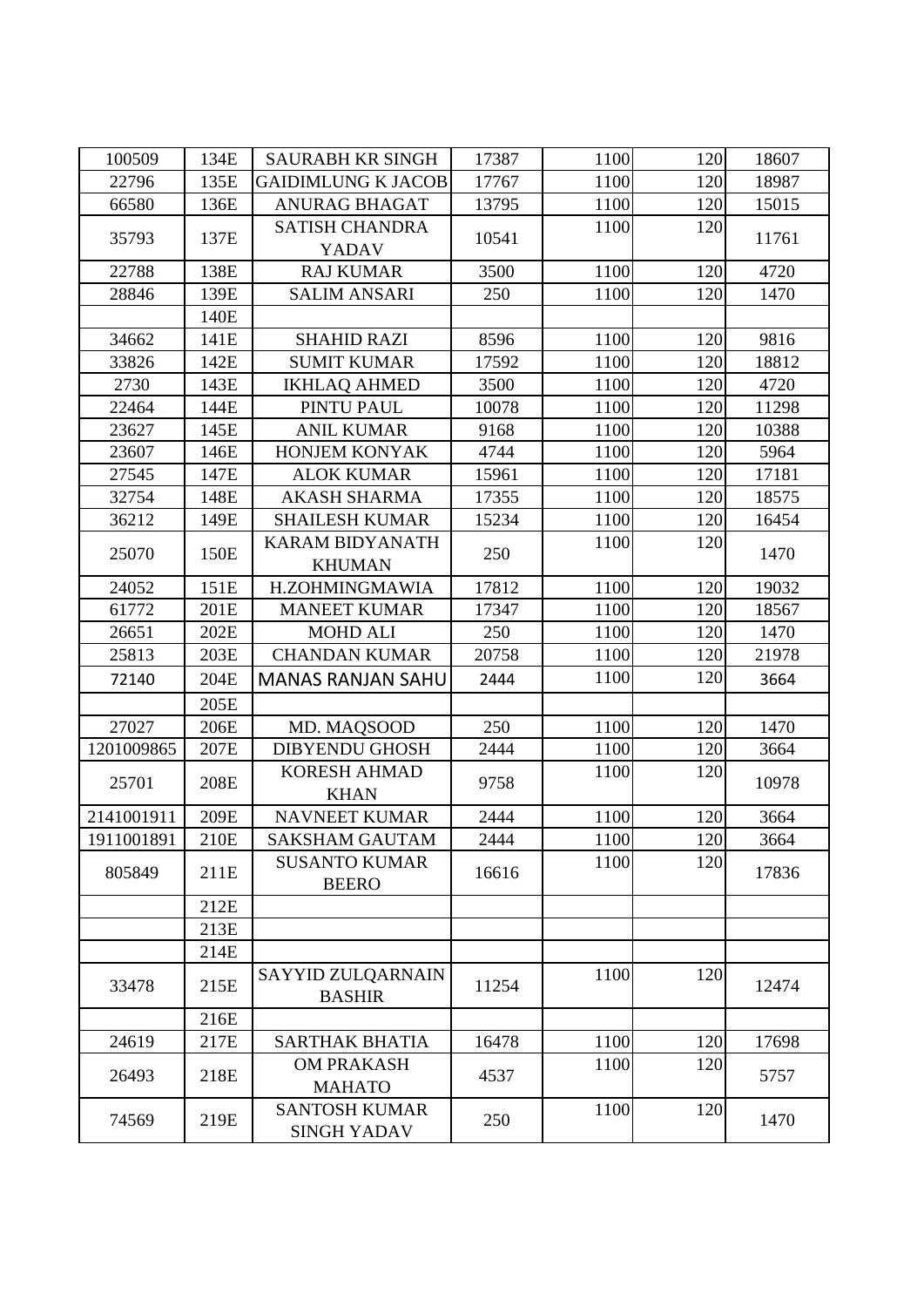| 30790      | 220E | PAMYO CHAMROY                             | 3000  | 1100 | 120 | 4220  |
|------------|------|-------------------------------------------|-------|------|-----|-------|
| 31400      | 221E | <b>SANGAY LACHENPA</b>                    | 10670 | 1100 | 120 | 11890 |
| 29535      | 222E | <b>OINAM PREMCHAND</b>                    | 17104 | 1100 | 120 | 18324 |
| 23890      | 223E | <b>KARAN KUMAR</b>                        | 14247 | 1100 | 120 | 15467 |
| 60331      | 224E | NEELAM KERKETTA                           | 17426 | 1100 | 120 | 18646 |
| 52143      | 225E | <b>SUDHIR VERMA</b>                       | 250   | 1100 | 120 | 1470  |
| 28119      | 226E | <b>SANOJ</b>                              | 18457 | 1100 | 120 | 19677 |
| 21368      | 227E | <b>SREEKUMAR NC</b>                       | 250   | 1100 | 120 | 1470  |
| 25215      | 228E | PRATIK KUMAR                              | 11054 | 1100 | 120 | 12274 |
| 30421      | 229E | <b>CH JOB CHAWANG</b>                     | 10432 | 1100 | 120 | 11652 |
| 29040      | 230E | <b>VIKRAM ANAND</b>                       | 22222 | 1100 | 120 | 23442 |
| 1631000301 | 231E | <b>DILWAR HUSSAIN</b>                     | 1000  | 1100 | 120 | 2220  |
|            |      | MOHAMMAD SHAHID                           |       | 1100 | 120 |       |
| 805771     | 232E | <b>AFROZ</b>                              | 3500  |      |     | 4720  |
| 24768      | 233E | <b>ASIF IQBAL</b>                         | 17517 | 1100 | 120 | 18737 |
|            |      | <b>SADAM HUSSAIN</b>                      |       | 1100 | 120 |       |
| 32069      | 234E | <b>SHAH</b>                               | 17292 |      |     | 18512 |
| 2016096    | 235E | <b>AKIO YOSHIDA</b>                       | 17957 | 1100 | 120 | 19177 |
| 24069      | 236E | <b>NEERANJAN RAO</b>                      | 671   | 1100 | 120 | 1891  |
| 36032      | 237E | <b>DHIMAN DEBSARMA</b>                    | 1200  | 1100 | 120 | 2420  |
|            |      | <b>DINABANDHU</b>                         |       | 1100 | 120 |       |
| 27273      | 238E | <b>MONDAL</b>                             | 4093  |      |     | 5313  |
|            |      | <b>MANOJ KUMAR</b>                        |       | 1100 | 120 |       |
| 26865      | 239E | <b>KHADKA</b>                             | 8232  |      |     | 9452  |
|            | 240E |                                           |       |      |     |       |
| 2016141    | 241E | A <i>LL</i> AMI IƏAMI<br><u>i ad i in</u> | 250   | 1100 | 120 | 1470  |
|            |      | <b>KRISHNA KUMAR</b>                      |       | 1100 | 120 |       |
| 58194      | 242E | <b>VERMA</b>                              | 17512 |      |     | 18732 |
| 32464      | 243E | <b>GAIKWAD SURESH</b>                     | 17471 | 1100 | 120 | 18691 |
|            |      | <b>VIJAY KUMAR</b>                        |       | 1100 | 120 |       |
| 24690      | 244E | <b>GOTHWAL</b>                            | 9944  |      |     | 11164 |
| 2015091    | 245E | <b>TAMAM MOHAMAD</b>                      | 250   | 1100 | 120 | 1470  |
|            |      | <b>SHIMREISA</b>                          |       | 1100 | 120 |       |
| 30667      | 246E | <b>CHAHONGNAO</b>                         | 3500  |      |     | 4720  |
| 66636      | 247E | <b>RAHUL RAUNY</b>                        | 14348 | 1100 | 120 | 15568 |
| 27101      | 248E | <b>KHALID YAQOOB MIR</b>                  | 19892 | 1100 | 120 | 21112 |
|            | 249E |                                           |       |      |     |       |
| 31963      | 250E | KALYAN SONOWAL                            | 9663  | 1100 | 120 | 10883 |
|            |      | <b>ALKHODER</b>                           |       | 1100 | 120 |       |
| 23949      | 251E | <b>ALKHALIFA</b>                          | 250   |      |     | 1470  |
|            |      | ROBERT LUNKHOPAO                          |       | 1100 | 120 |       |
| 33975      | 301E | <b>HAOKIP</b>                             | 250   |      |     | 1470  |
| 22735      | 302E | <b>MASOOD AHMED</b>                       | 17341 | 1100 | 120 | 18561 |
|            | 303E | DEEPANJAN KUMAR                           | 466   | 1100 | 120 | 1686  |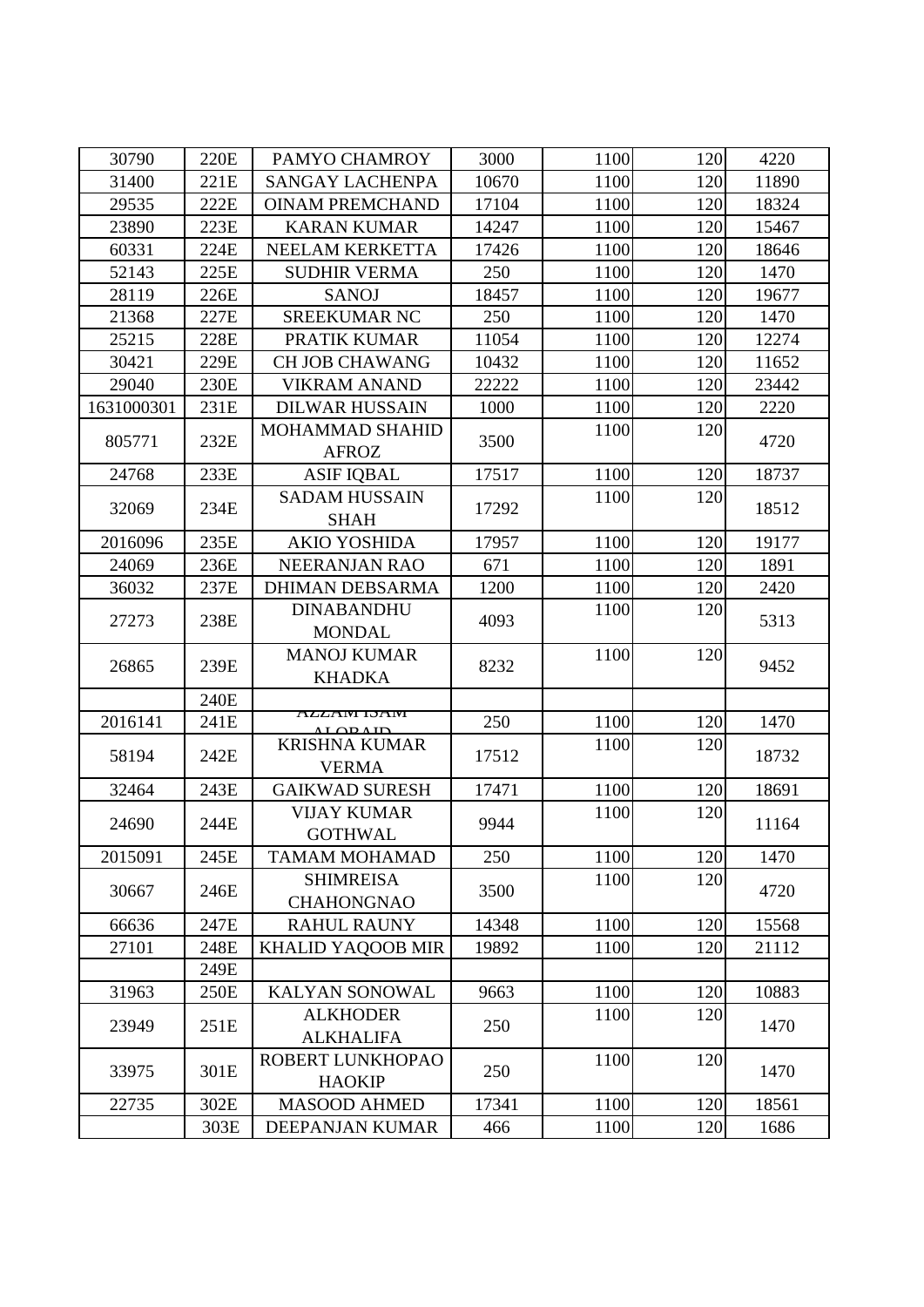| 1318000972 | 304E  | <b>AMIT KUMAR</b>        | 2444  | 1100 | 120 | 3664  |
|------------|-------|--------------------------|-------|------|-----|-------|
|            | 305E  |                          |       |      |     |       |
| 1501000557 | 306E  | <b>AJITH M</b>           | 2444  | 1100 | 120 | 3664  |
|            | 307E  |                          |       |      |     |       |
| 21731      | 308E  | <b>SARATH SASI KUMAR</b> | 13626 | 1100 | 120 | 14846 |
| 40772      | 309E  | <b>ZHEER AHMAD</b>       | 10288 | 1100 | 120 | 11508 |
| 22929      | 310E  | <b>JEEMUT PRATIM DAS</b> | 17347 | 1100 | 120 | 18567 |
|            | 311E  |                          |       |      |     |       |
|            | 312E  |                          |       |      |     |       |
|            | 313E  |                          |       |      |     |       |
|            | 314E  |                          |       |      |     |       |
|            | 315 E |                          |       |      |     |       |
| 150446     | 316E  | <b>SHASHANK SHEKHAR</b>  | 17491 | 1100 | 120 | 18711 |
| 30782      | 317E  | <b>MD. SHAHID RAZA</b>   | 16991 | 1100 | 120 | 18211 |
| 33228      | 318E  | <b>RAVI KUMAR VARMA</b>  | 250   | 1100 | 120 | 1470  |
| 25569      | 319E  | <b>BAASIT ABUBAKR</b>    | 2444  | 1100 | 120 | 3664  |
| 25194      | 320E  | <b>SANJEEV KUMAR</b>     | 16926 | 1100 | 120 | 18146 |
| 26154      | 321E  | <b>ATUL KUMAR MEENA</b>  | 18162 | 1100 | 120 | 19382 |
| 25248      | 322E  | PANKAJ KUMAR             | 17437 | 1100 | 120 | 18657 |
|            | 323E  |                          |       |      |     |       |
| 25274      | 324E  | <b>JAYANT KUMAR</b>      | 16716 | 1100 | 120 | 17936 |
|            | 325E  |                          |       |      |     |       |
| 71847      | 326E  | <b>SHUBHAM SHARMA</b>    | 2444  | 1100 | 120 | 3664  |
|            | 327E  |                          |       |      |     |       |
|            | 328E  |                          |       |      |     |       |
| 39917      | 329E  | SUNDARESHA DS            | 250   | 1100 | 120 | 1470  |
|            | 330E  |                          |       |      |     |       |
|            |       | MUHAMMED SAJJAD          |       | 1100 | 120 |       |
| 23256      | 331E  | <b>HASANK</b>            | 250   |      |     | 1470  |
|            | 332E  |                          |       |      |     |       |
| 21177      | 333E  | PAPPU KUMAR NAIK         | 250   | 1100 | 120 | 1470  |
| 2121000369 | 334E  | <b>VIKASH KUMAR</b>      | 2444  | 1100 | 120 | 3664  |
|            | 335E  |                          |       |      |     |       |
|            | 336E  |                          |       |      |     |       |
|            | 337E  |                          |       |      |     |       |
|            | 338E  |                          |       |      |     |       |
| 23845      | 339E  | <b>AMARJEET</b>          | 17866 | 1100 | 120 | 19086 |
| 30124      | 340E  | <b>SHASHI PRAKASH</b>    | 17750 | 1100 | 120 | 18970 |
| 1201024159 | 341E  | DEVENDER TAKHAR          | 2444  | 1100 | 120 | 3664  |
| 2081000905 | 342E  | <b>SHIV YADAV</b>        | 2444  | 1100 | 120 | 3664  |
| 23997      | 343E  | <b>NARENDRA KUMAR</b>    | 17397 | 1100 | 120 | 18617 |
| 56731      | 344E  | <b>MAYANK SINGH</b>      | 250   | 1100 | 120 | 1470  |
| 40833      | 345E  | PRAVIR KUMAR RAM         | 18130 | 1100 | 120 | 19350 |
| 74482      | 346E  | VIDYAPATI GAUTAM         | 250   | 1100 | 120 | 1470  |